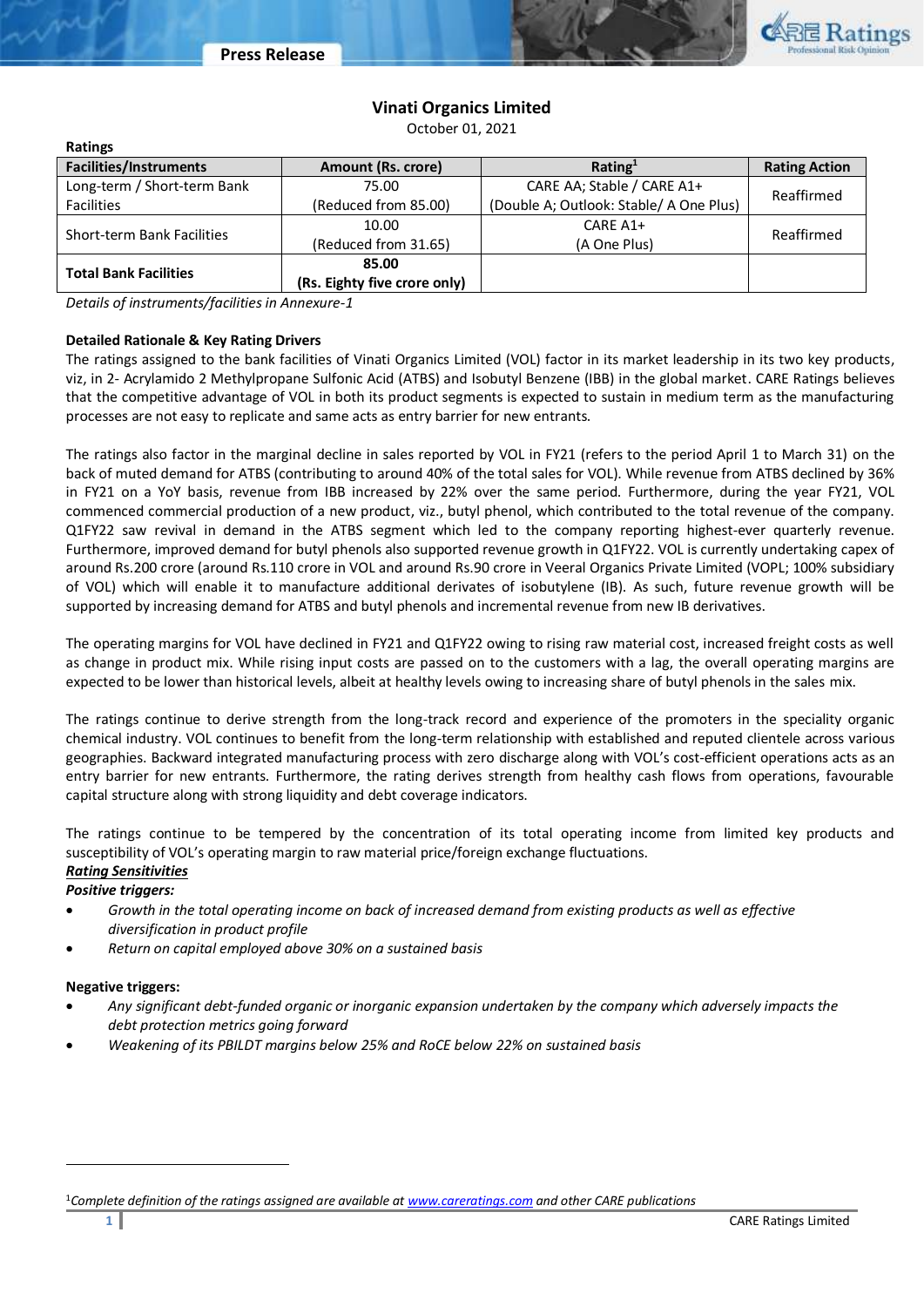

# **Detailed description of the key rating drivers**

### **Key Rating Strengths**

### *Vast experience of the promoters in the specialty chemical business*

VOL is promoted by Mr Vinod Saraf, first-generation entrepreneur who has over two decades of experience in the chemical industry. The day-to-day operations of the company are managed by a team of qualified and experienced personnel headed by Mr Vinod Saraf. Besides, his daughter, Ms Vinati Saraf has also been actively involved in managing the business.

Prior to incorporation of VOL, Mr Saraf was associated with companies such as the Bhilwara group, Modern Syntex (I) Ltd., Grasim Industries Ltd. and Mangalore Refinery and Petrochemicals Ltd. Under his leadership, VOL has grown both in terms of capacities and in terms of basket of products manufactured by it and has become world's largest manufacturers and sellers of Isobutyl Benzene (IBB) and ATBS with a significant market share in both the product categories.

# *Backward integrated manufacturing of ATBS and Butyl Phenols; highly cost efficient and zero discharge manufacturing facilities*

VOL is the only backward integrated manufacturer of ATBS and butyl phenols with its own Isobutylene (IB) manufacturing unit which makes its operations more cost efficient. Well-integrated product portfolio has helped VOL to achieve high operational efficiencies and produce high-quality products.

# *Long-established relationship with reputed clients with diversified presence in domestic and export markets*

VOL has been able to maintain long-term relationship with its clients over the years with its client list including reputed companies such as BASF Corporation, Mitsubishi Corporation, SNF, Dow Chemicals among others. VOL enters into long-term supply contracts with its customers, for its two primary products IBB and ATBS. It is an export-oriented company with around 70% - 74% of its revenues from exports. It supplies to around 40 countries across the world with majority exports to USA, Europe and China.

# *Comfortable gearing and coverage indicators on the back of absence of long-term debt, low utilization of working capital limits and healthy cash flows from operations*

In order to increase its scale of operations and diversify its revenue base the company has been consistently adding capacities of its existing product lines as well as introducing new products. Healthy cash flows from operations have helped VOL fund its capex entirely from internal accruals thus, resulting in a healthy capital structure. During FY21, VOL reported cash flow from operations of Rs.219.10 in FY21 and it had cash and cash equivalents (including investments) of around Rs.295.52 crore. Moreover, VOL's fundbased utilization also remains low thus, providing additional liquidity.

# *Diversification into antioxidants through the proposed amalgamation of Veeral Additives Private Limited (VAPL)*

VAPL is engaged in the manufacture of Antioxidants (AO) used in plastics, LDPE, LLDPE, and polypropylene. This company was acquired by Mr Vinod Saraf (Chairman of VOL) three years back and is fully owned by the promoters of VOL. As per Board resolution dated February 2, 2021, the board of VOL had approved the scheme of merger of VAPL with VOL. Recently, vide board resolution dated September 8, 2021, the board of VOL amended the scheme of merger wherein the shareholders of VAPL shall get 14 shares of VOL of Rs. 1 each in exchange for 713 fully paid up shares of Rs.10 each held in VAPL. This scheme of merger is yet to be approved by SEBI, the stock exchanges and NCLT. The value of this transaction is close to Rs.270 crore which includes the value of share transfer and the loan of around Rs.165 crore extended by VOL to VAPL to repay its existing bank debt. The following are the synergies which are anticipated from this amalgamation:

- Manufacturing of three types of anti-oxidants
- Anti-oxidants use Butyl Phenols as a raw material
- VOL manufactures its own Isobutylene which is used in manufacturing butyl phenols
- VOL would become the largest and only doubly integrated manufacturer of these AO's in India
- The amalgamation would allow VOL to acquire technology, knowledge and resources in the niche AO space which has potential for import substitution as well as exports

Currently, the demand for AOs in India is about 10,000 MT per annum and global demand is around 3 lakh tons per annum. Whereas the total capacity of Veeral Additives is 24,000 MT. As such, apart from catering to domestic demand VOL will be able to cater to export requirements as well. Approximately 50% of the products will be sold in domestic market and 50% exported. Revenue expectation post-merger is to the tune of Rs.300 crore per annum.

#### **Key Rating Weaknesses**

# *Product concentrations risk owing to higher dependence on two of its key products although, the same is expected to reduce with ramping up of operations in the butyl phenol segment*

Despite having a well-integrated product portfolio, VOL continues to derive majority of its revenues from its key products i.e. IBB and ATBS. During FY21, VOL derived around 63% (previous year 74%) of its total revenues from these two products put together. Nonetheless, diverse application of ATBS reduces the product concentration risk up-to a certain extent. Moreover,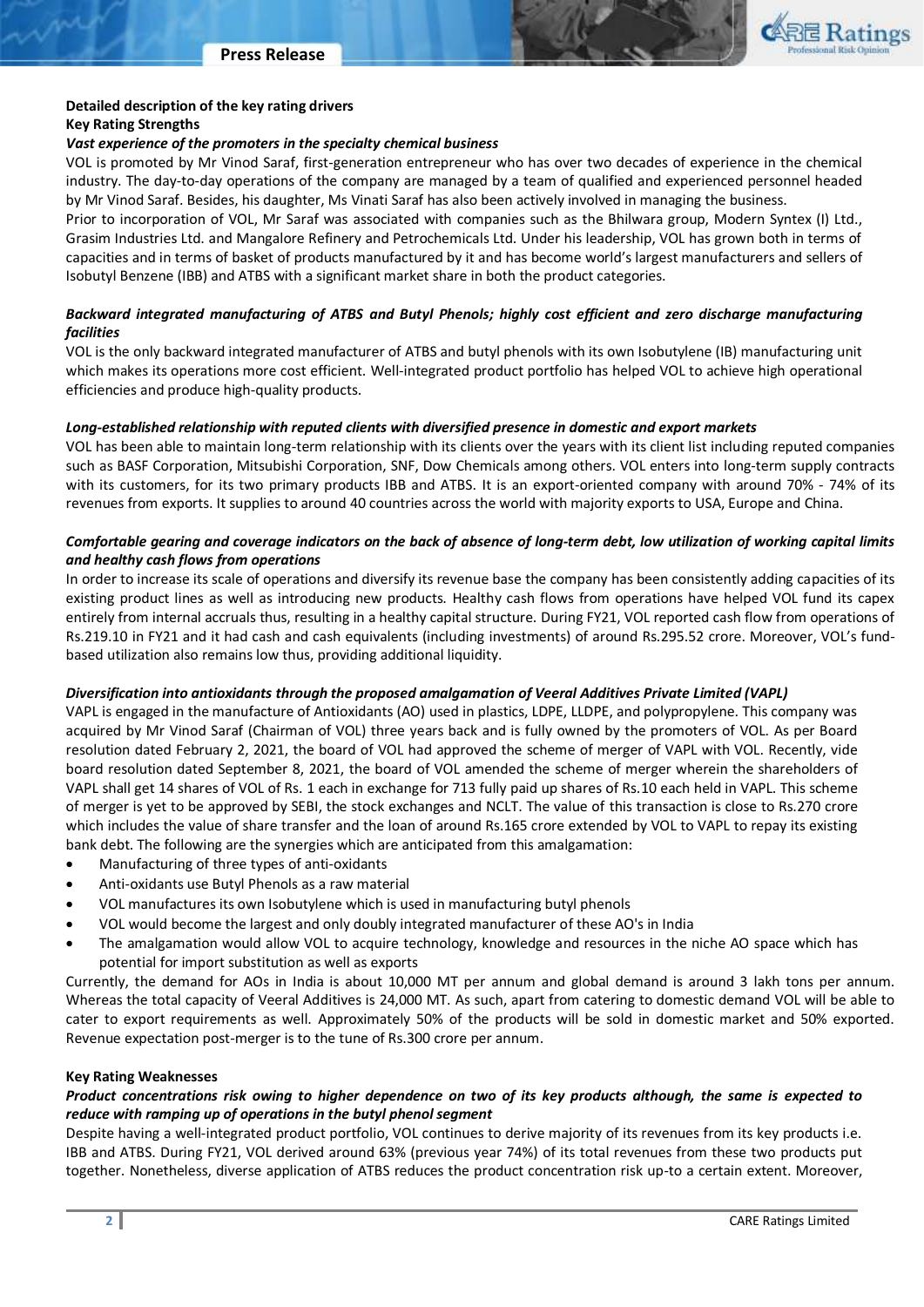the company has added four varieties of Butyl Phenol (BP) to its product portfolio and successful ramping of product will reduce its reliance on the two major products up-to some extent.

# *De-growth in sales witnessed in FY21 on the back of weak demand for ATBS; revival in ATBS demand has led VOL to report significant increase in sales in Q1FY22*

VOL witnessed sales de-growth of around 7% in FY21 on a y-o-y basis which was primarily driven by decline in ATBS sales. IBB sales was impacted in FY20 owing to plant shutdowns of its key customer, i.e., BASF. However, expansion in Ibuprofen manufacturing facilities of BASF coupled with increased demand for IBB owing to the pandemic led to healthy sales growth of IBB in FY21. ATBS sales on the other hand declined significantly in FY21 owing to low demand across industries and in particular the oil and has sector (accounting for around 25% of total demand for ATBS). Sales de-growth in FY21 was also supported by revenue from BP.

Q1FY22 saw revival in demand in the ATBS segment which led to the company reporting highest ever quarterly revenue. In FY22, IBB sales are expected to be muted owing to overstocking by the customers in FY21. Nevertheless, strong demand from ATBS and butyl phenols is likely to drive revenue growth going forward.

# *Decline in operating margins in Q1FY22 owing to steep increase in raw material cost as well as change in product mix*

VOL has been consistently reporting high operating margins in the past ranging between 35% and 42% on the back of its strong position in both its key product segments, i.e., IBB and ATBS. However, steep increase in the price of its key raw materials, increased freight costs and change in sales mix in Q1FY22 led to a decline in operating margins. While raw material prices have corrected by around 30% than its peak levels (in February and March 2021) and also pass through, freight costs continued to remain high (around 5x to what it was in the past). Going forward, with increasing share of butyl phenols in the sales mix, operating margins are expected to be lower than historical levels but will remain at healthy levels.

# *Exposure to raw material volatility and foreign currency fluctuations mitigated to an extent by cost plus mark-up formulae of pricing followed by VOL*

Crude derivatives such as toluene, propylene, acrylonitrile and methyl tert butyl ether are the key raw materials required in the manufacturing process of IBB and ATBS. The company procures toluene from Reliance Industries Limited (RIL) and local traders whereas propylene is sourced from local refineries like Bharat Petroleum Corporation Limited (BPCL). The pricing terms are based on the base prices of toluene and propylene, which are published by Platts (leading global provider of energy and metals information). VOL follows a cost plus mark-up formula for pricing of its products and as such is able to pass on raw material price increase to its customers.

Being a net exporter, VOL is exposed to foreign exchange fluctuation risk. The company has natural hedge up-to the extent of imports. However, as the company does not hedge fully its foreign currency exposure, it remains exposed to any adverse movement in the foreign exchange. As on March 31, 2021, the company had net USD exposure of Rs.157.59 crore (P.Y: Rs.87.90 crore) and net Euro exposure of Rs.6.32 crore (P.Y: Rs.9.55 crore).

# *Liquidity: Strong*

Liquidity of VOL is marked by healthy cash accruals from operations against no long-term debt repayment. Additionally, the presence of unencumbered cash and investments balance of Rs.295.52 crore as on March 31, 2021, provides support to the company's liquidity position. Furthermore, VOL has been regularly reporting healthy cash flow from operations and the same stood at Rs.219.01 crore during FY21. With a negligible overall gearing, VOL has sufficient headroom to raise additional debt for its capex. Working capital limits are mostly used to meet non-fund-based requirements with very little fund-based utilization.

**Analytical approach:** Changed from standalone to consolidated after VOL incorporated a wholly-owned subsidiary named Veeral Organics Private Limited (VOPL) on October 5, 2020.

# **Applicable Criteria**

[Policy on default recognition](chrome-extension://efaidnbmnnnibpcajpcglclefindmkaj/viewer.html?pdfurl=https%3A%2F%2Fwww.careratings.com%2Fpdf%2Fresources%2FCARE%27s%2520Policy%2520on%2520Default%2520Recognition_Sep%25202021.pdf&clen=325615&chunk=true) [Consolidation](https://www.careratings.com/upload/NewsFiles/GetRated/Rating%20Methodology-Consolidation_October2020.pdf) Financial Ratios – [Non financial Sector](https://www.careratings.com/pdf/resources/Financial%20ratios%20-%20Non%20Financial%20Sector_March2021.pdf) [Liquidity Analysis of Non-financial sector entities](https://www.careratings.com/pdf/resources/Liquidity%20Analysis%20of%20Non%20-%20Financial%20Sector%20entities_May2020.pdf) [Rating Outlook and Credit Watch](https://www.careratings.com/pdf/resources/Rating%20Outlook%20and%20credit%20watch_May2020.pdf) [Short Term Instruments](https://www.careratings.com/upload/NewsFiles/GetRated/Short%20Term%20Instruments%20_February2021.pdf) [Manufacturing Companies](https://www.careratings.com/upload/NewsFiles/GetRated/Rating%20Methodology-Manufacturing%20Companies_December2020.pdf)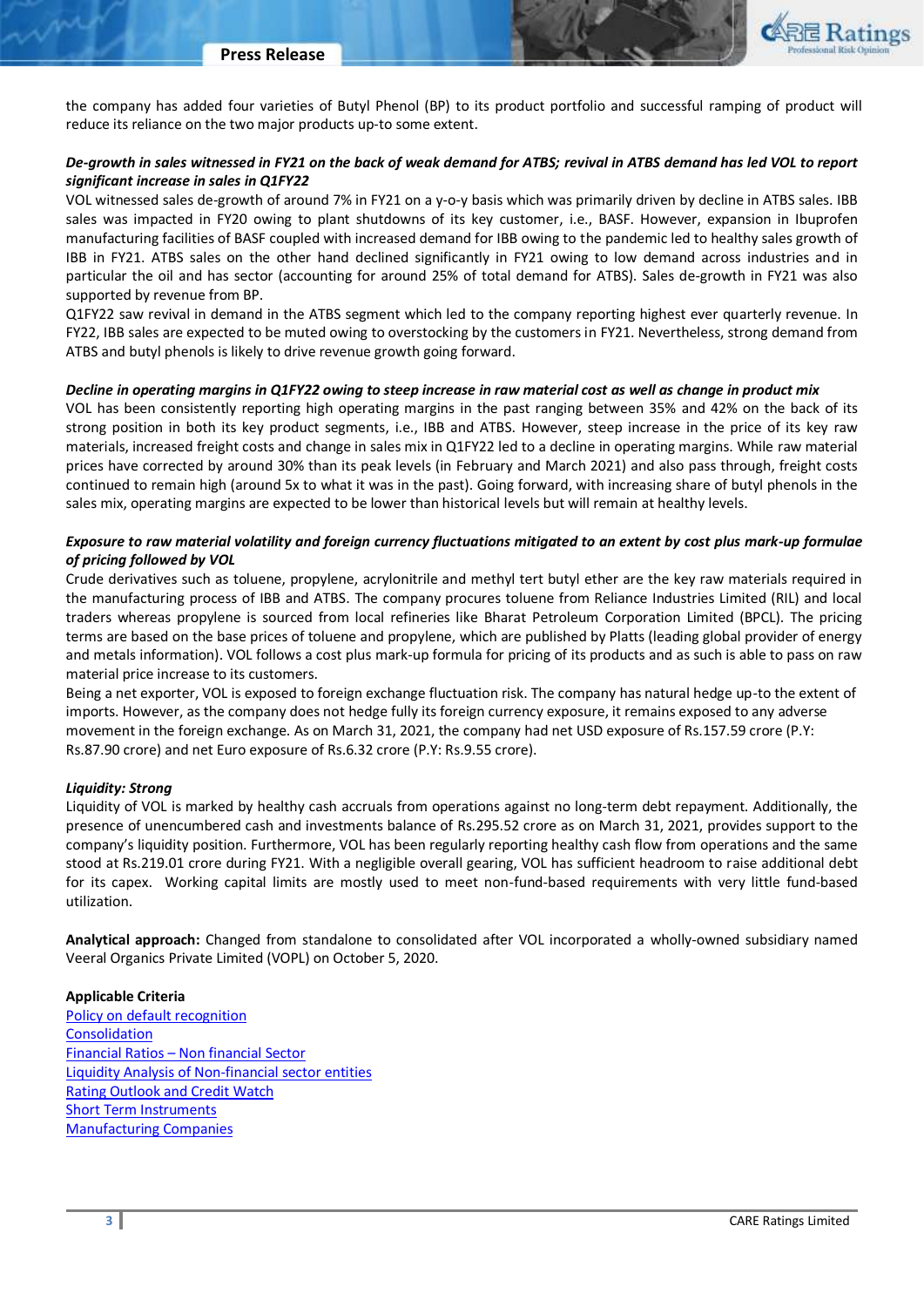#### **Press Release**



#### **About the Company**

Incorporated in 1989, VOL is one of India's leading manufacturers and exporters of specialty organic intermediaries, monomers, and polymers. VOL is the world's largest manufacturer of isobutyl benzene (IBB) and 2-Acrylamido 2- Methylpropane Sulfonic Acid (ATBS). IBB finds application in the manufacturing of Ibuprofen (a non-steroidal antiinflammatory drug), while ATBS is a specialty monomer which finds multiple applications in operations, such as industrial water treatment, oil field recovery, construction chemicals, hydrogels for medical applications, personal care products, emulsion polymers, detergents, textile print pastes, adhesives and sealants, thickeners and paper coatings. In an effort towards backward integration, VOL manufactures Isobutylene (IB), one of the key components used in manufacturing ATBS. Besides, VOL also manufactures butyl phenols, Normal Butylbenzene (NBB), Hexenes, N-Tertiary Butyl Acrylamide (TBA), high purity methyl tertiary butyl amine (HP-MTBE) and other industrial monomers on a small scale. Moreover, the company also manufacturers Tertiary Butyl Amine (TB-Amine), Tertiary Butyl Benzoic Acid (PTBBA) and a couple of customized products.

| <b>Brief Financials (Rs. crore)</b> | $31-03-2020(A)$ | 31-03-2021 (A) | 30-06-2021 (UA) |
|-------------------------------------|-----------------|----------------|-----------------|
| Total operating income              | 1,065.22        | 971.32         | 403.98          |
| PBILDT                              | 451.23          | 370.32         | 119.12          |
| <b>PAT</b>                          | 333.82          | 269.34         | 80.95           |
| Overall gearing (times)             | 0.00            | 0.00           | Not Available   |
| Interest coverage (times)           | 221.62          | 390.55         | 9379.76         |

*A: Audited*

# **Status of non-cooperation with previous CRA: NA**

### **Any other information:**

#### **Disclosure of Interest of Independent/Non-Executive Directors of CARE Ratings:**

| <b>Name of Director</b> | <b>Designation of Director</b>       |
|-------------------------|--------------------------------------|
| Adesh Kumar Gupta       | Non-Executive - Independent Director |

Mr Adesh Kumar Gupta is a Non-Executive / Independent Director in Vinati Organics Limited and also holds the Non-Executive / Independent Director position in CARE Ratings Limited. Thus, the rating note is not shared / sent to him. In compliance to the regulatory guidelines, Mr Gupta has not participated in any rating process, nor he was part of Rating Committee Meeting. The press disclosure for the same would be made along with rating press release.

#### **Rating History for last three years:** Please refer Annexure-2

**Covenants of rated instrument / facility:** *Detailed explanation of covenants of the rated instruments/facilities is given in Annexure-3*

#### **Complexity level of various instruments rated for this company**: Annexure 4

#### **Annexure-1: Details of Instruments / Facilities**

| Name of the<br><b>Instrument</b>              | <b>ISIN</b> | Date of<br><b>Issuance</b> | Coupon<br>Rate           | <b>Maturity</b><br><b>Date</b> | Size of the<br><b>Issue</b><br>(Rs. crore) | Rating assigned along with<br><b>Rating Outlook</b> |
|-----------------------------------------------|-------------|----------------------------|--------------------------|--------------------------------|--------------------------------------------|-----------------------------------------------------|
| Non-fund-based - ST-BG/LC                     |             | $\sim$                     | $\overline{\phantom{a}}$ |                                | 10.00                                      | CARE A1+                                            |
| Fund-based - LT/ ST-CC/PC/Bill<br>Discounting |             | $\overline{\phantom{a}}$   | $\overline{\phantom{a}}$ |                                | 75.00                                      | CARE AA; Stable / CARE A1+                          |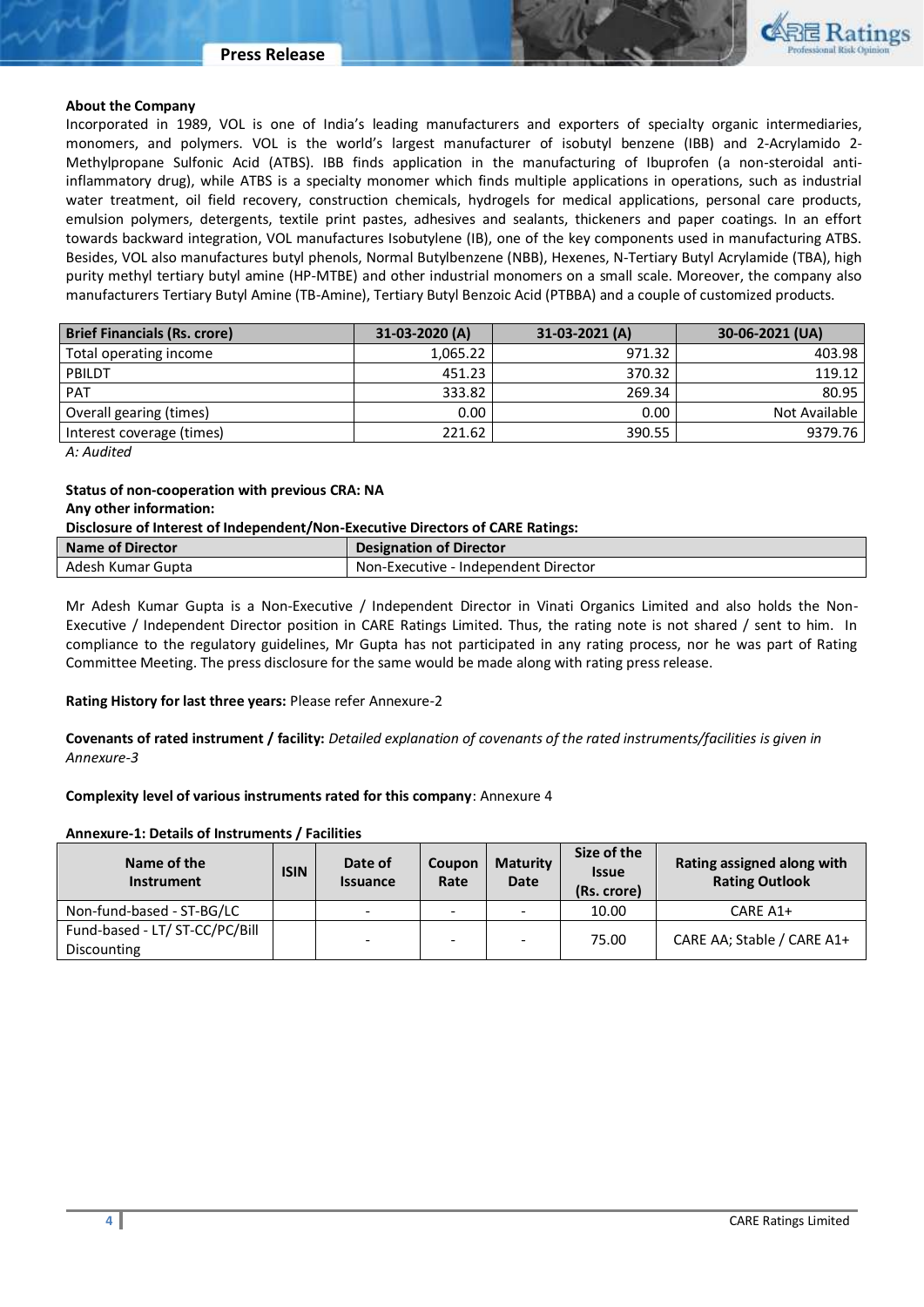



#### **Annexure-2: Rating History of last three years**

|                |                                                     | <b>Current Ratings</b> |                                             |                                                        | <b>Rating history</b>                              |                                                    |                                                      |                                                        |
|----------------|-----------------------------------------------------|------------------------|---------------------------------------------|--------------------------------------------------------|----------------------------------------------------|----------------------------------------------------|------------------------------------------------------|--------------------------------------------------------|
| Sr.<br>No.     | Name of the<br>Instrument/Bank<br><b>Facilities</b> | <b>Type</b>            | Amount<br><b>Outstanding</b><br>(Rs. crore) | <b>Rating</b>                                          | Date(s) &<br>Rating(s)<br>assigned in<br>2021-2022 | Date(s) &<br>Rating(s)<br>assigned in<br>2020-2021 | Date(s) &<br>Rating(s)<br>assigned in<br>2019-2020   | Date(s) &<br>Rating(s)<br>assigned in<br>2018-2019     |
| 1              | Non-fund-based -<br>ST-BG/LC                        | <b>ST</b>              | 10.00                                       | CARE<br>$A1+$                                          |                                                    | $1)$ CARE A1+<br>$(31-Aug-20)$                     | $1)$ CARE A1+<br>(09-Aug-19)                         | $1)$ CARE A1+<br>$(06$ -Jul-18)                        |
| $\overline{2}$ | Fund-based - LT/<br>ST-CC/PC/Bill<br>Discounting    | $LT/ST*$               | 75.00                                       | <b>CARE</b><br>AA;<br>Stable /<br><b>CARE</b><br>$A1+$ |                                                    | 1) CARE AA;<br>Stable /<br>CARE A1+<br>(31-Aug-20) | 1) CARE AA;<br>Stable /<br>CARE A1+<br>$(09-Aug-19)$ | 1) CARE AA-;<br>Stable /<br>CARE A1+<br>$(06$ -Jul-18) |
| 3              | Fund-based/Non-<br>fund-based-LT/ST                 |                        |                                             |                                                        |                                                    |                                                    | 1) CARE AA;<br>Stable /<br>CARE A1+<br>$(09-Aug-19)$ | 1) CARE AA-;<br>Stable /<br>CARE A1+<br>$(06$ -Jul-18) |

*\* Long Term / Short Term*

### **Annexure-3: Detailed explanation of covenants of the rated instrument / facilities: Not available**

### **Annexure 4: Complexity level of various instruments rated for this company**

| Sr. No | Name of instrument                         | <b>Complexity level</b> |
|--------|--------------------------------------------|-------------------------|
|        | Fund-based - LT/ ST-CC/PC/Bill Discounting | Simple                  |
|        | Non-fund-based - ST-BG/LC                  | Simple                  |

# **Annexure 5: Bank Lender Details for this Company**

To view the lender-wise details of bank facilities please **[click here](https://www.careratings.com/Bankdetails.aspx?Id=HrUWJrL9kZTVhccakU4CfQ==)**

*Note on complexity levels of the rated instrument: CARE Ratings has classified instruments rated by it on the basis of complexity. Investors/market intermediaries/regulators or others are welcome to write to care@careratings.com for any clarifications.*